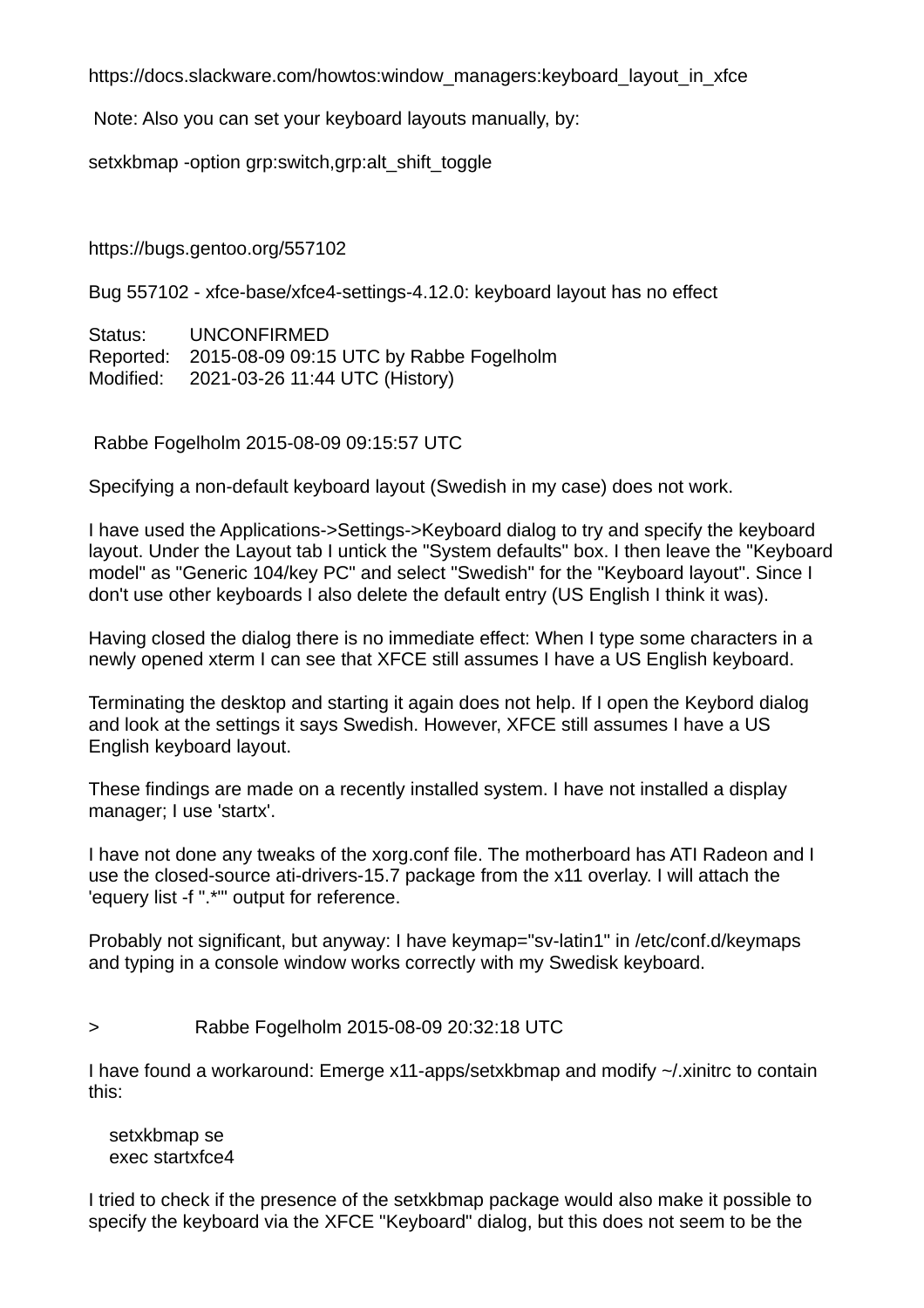case.

## > Jason Zaman gentoo-dev 2015-09-13 13:35:20 UTC

It worked for me to set and switch between many different keymaps. Did you set a key combo to swap the layout? Can you try maybe using the panel plugin to set the layout to Swedish? Adding a new language to the keyboard settings list did not switch to it automatically, you might have to actually switch it before you remove the old language.

What do you have under Settings -> Settings Editor -> keyboard-layout?

Tomasz Golinski 2021-03-26 11:44:58 UTC

The bug still seems to be present. I'm affected by it on one of my machines with a fresh Gentoo install. I'm using Xorg with Xfce (xfce-settings-4.16.0) without DM, just starting it with startxfce4.

Changing layout in settings manager doesn't change anything. Value of "Settings -> Settings Editor -> keyboard-layout" is updated but doesn't work. I have to use setxkbmap each time I restart X.

https://forum.xfce.org/viewtopic.php?id=14734

21/02/16 I now can report that this problem has resolved itself! The only thing I did was go into Keyboard Settings in the Keyboard Layout plugin and change the order of the two languages. Upon doing that, I can switch between the two at will with the mouse on the panel as always. I do not know what happened, but the issue is resolved for me. Thanks.

7-14-21: What worked this time was to set to system defaults in keyboard settings, then reboot and reset off system defaults. This worked on both my desktop pc and a laptop with xubuntu installed on it.

https://unix.stackexchange.com/questions/596055/cant-switch-keyboard-layout-in-xfce

I have added a new keyboard layout in keyboard settings. I have added the language applet to my toolbar as well. Pressing Win+Space does not change anything.

I also added the corresponding language packages in the language and locale settings.

It does nothing. Even in the keyboard settings in "Manjaro settings manager", testing the layout also fails. It types in English.

> Indian Kannada layout does not work on my computer either.

I found a topic that seems similar: https://forum.manjaro.org/t/kde-unable-to-set-keyboardlayout-to-indian/

From this topic, looks like many Indian layouts got broken with one recent update in Manjaro:

Indian language variants of the keyboard layout have stopped working after this update.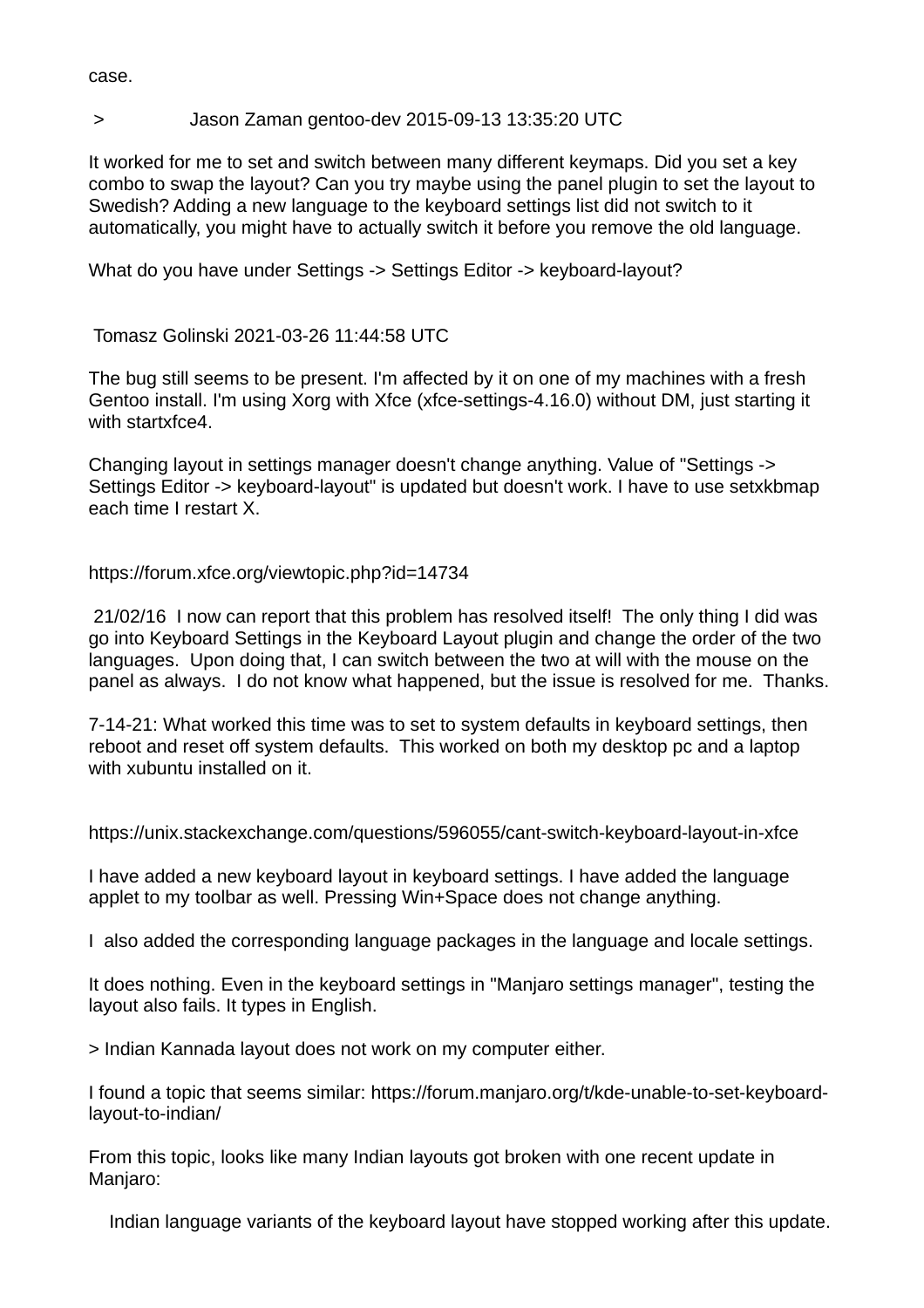Please take a look at this post.

https://unix.stackexchange.com/questions/608149/keyboard-switching-doesnt-work-inxfce4-in-any-sense

After playing with installing / uninstalling of KDE/GNOME/Mate I got a situation, where I can't switch keyboards in Xfce4 at all.

Applet is configured normally

Unfortunately, if I press specified shortcut (Ctrl-Shift) nothing happens (neither indicator changes, nor input changes). Also if I press indicator by mouse, it changes, but input doesn't change.

> Not a direct solution but a workabout with the same result. In Debian and derivatives like Ubuntu, you can set the keyboard layout, shortcut to switch layouts, etc using this command:

sudo dpkg-reconfigure keyboard-configuration

After setting the keyboard there, you should check use system defaults on the xfce4 Settings -> Keyboard (upper left tick box on the screen shot you posted). Then I believe you'll be able to switch layouts and it should also be displayed correctly on your panel.

Added bonus, setting keyboard this way you can have multiple layouts and switching on console-framebuffer also, not only X.

> a bit odd that dpkg-reconfigure keyboard-configuration does not give you any interactive menu to choose keyboards. I've just tested it in an Ubuntu 18.04 LTS VM and it works fine.

Nevertheless, I'm sending you the produced /etc/default/keyboard file. I used the same settings as the ones on your screenshot. Copy-paste in your /etc/default/keyboard file, removing everything else. Set use system defaults, reboot your computer and it should work.

/etc/default/keyboard

XKBMODEL="pc105" XKBLAYOUT="us,ru" XKBVARIANT=",typewriter" XKBOPTIONS="grp:ctrl\_shift\_toggle,grp\_led:scroll"

BACKSPACE="guess"

> didn't help. If I set use system defaults then the layout controls turn grayed and I can't specify layouts anymore. What are system defaults and how to control layouts in this case? – Dims Sep 7 2020 at 9:33 System defaults are set using sudo dpkg-reconfigure keyboard-configuration or by manually editing /etc/default/keyboard file. Did you run the reconfigure first, before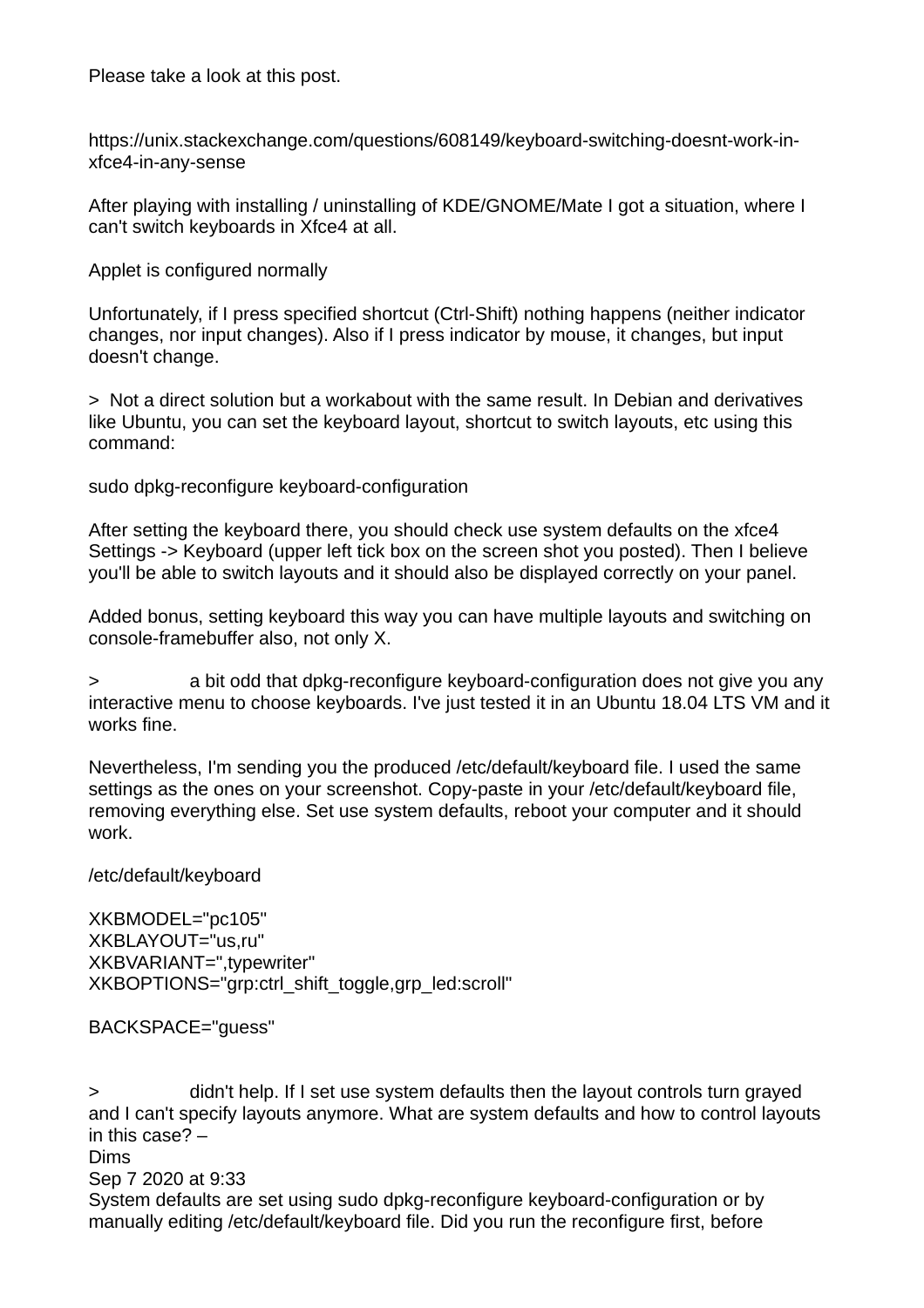checking to use system defaults? – Krackout Sep 7 2020 at 10:56 sudo dpkg-reconfigure keyboard-configuration just does some output into console, it doesn't ask me, which layouts to use and by which key to switch between them – Dims Sep 7 2020 at 22:51 @Dims I added the configuration file /etc/default/keyboard produced by dpkg-reconfigure keyboard-configuration in my answer. Try this if you like. – Krackout Sep 8 2020 at 5:42

> The above method worked for me, but only if I selected remove the language options from the configuration file, and unchecked system defaults after dpkg-reconfigure.

> Actually, for me worked just enabling Use system defaults and then disabling it again in the xfce4 Settings -> Keyboard (upper left tick box on the screen shot you posted). No any additional package installations needed. Just click the switch couple of times and layout switching starts working.

>

You can also edit /etc/default/keyboard manually, here's an example:

# KEYBOARD CONFIGURATION FILE

# Consult the keyboard(5) manual page.

XKBMODEL="pc105" XKBLAYOUT="us,de,fr,ua,ru" XKBVARIANT="" XKBOPTIONS="grp:alt\_shift\_toggle"

BACKSPACE="guess"

XKBMODEL is a keyboard model variable (look at a /usr/share/X11/xkb/rules/base.lst (plain text) or /usr/share/X11/xkb/rules/base.xml (XML) for a full list);

XKBLAYOUT variable contains a list of used layouts;

"grp: alt shift toggle" sets a layout switching key combination (+).

To apply new settings, restarting the keyboard-setup service should suffice, otherwise you can try to restart kernel input system via udev:

#service keyboard-setup restart

#udevadm trigger --subsystem-match=input --action=change

How to set keyboard layout in initramfs

The appropriate section of /etc/initramfs-tools/initramfs.conf needs to be changed to have a localized keyboard layout at boot time:

```
#
# KEYMAP: [y | n]#
```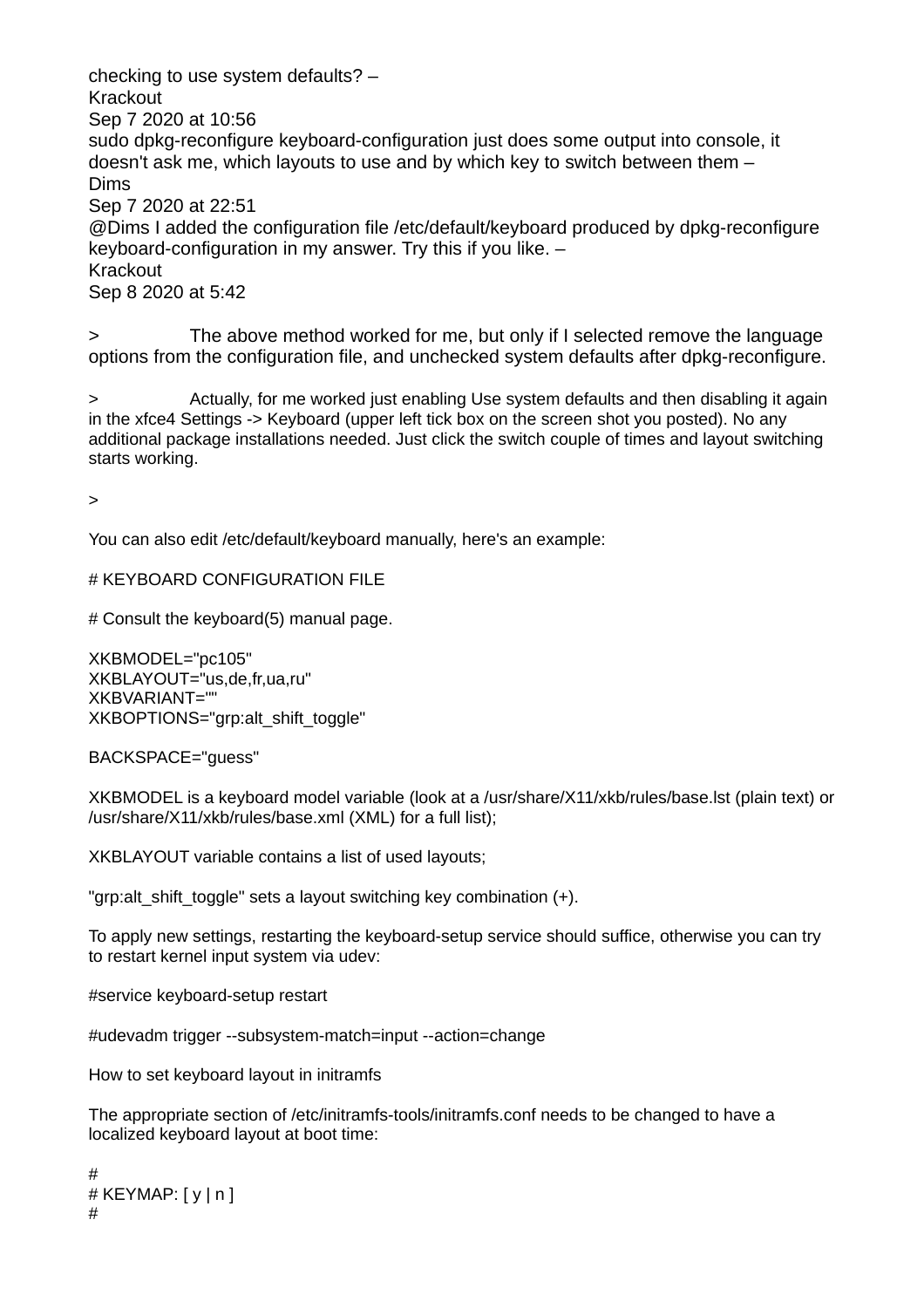# Load a keymap during the initramfs stage.

#

KEYMAP=y

Apply changes:

#update-initramfs -u

https://wiki.debian.org/Keyboard

https://fitzcarraldoblog.wordpress.com/2012/12/29/selecting-different-keyboard-layouts-in-xfce/

## December 29, 2012 3 Comments

One of my laptops running Xfce has a British English keyboard. However, I write in Portuguese and Spanish as well and so I need to be able to switch keyboard layouts. Therefore I added the three keyboard layouts by clicking on 'Applications Menu' on the Xfce Panel, selecting 'Settings' > 'Keyboard' and clicking on the 'Layout' tab. I also created the file /etc/X11/xorg.conf.d/00 keyboard.conf containing the following:

Section "InputClass" Identifier "keyboard" MatchIsKeyboard "yes" Option "XkbLayout" "gb,br,es" Option "XkbVariant" "" Option "XkbOptions" "grp:alt\_shift\_toggle" **EndSection** 

As you can probably guess from the XkbOptions option I specified, pressing Alt-Shift enables me to toggle between the keyboard layouts declared in the XkbLayout option ('gb' = British keyboard layout; 'br' = Brazilian Portuguese keyboard layout; 'es' = Spanish keyboard layout). This works fine but I could not tell at a glance which keyboard layout was selected, without typing some text and seeing the result. It would be nice to see an icon on the Panel indicating which keyboard layout is currently selected, in the same way as is possible in KDE and GNOME. It turns out that Xfce has a plugin that does precisely this: Keyboard Layouts, which is available by installing the package xfce4-xkb-plugin. I installed it, right-clicked on the Panel and selected 'Panel' > 'Add New Items…' > 'Keyboard Layouts' to display the plugin's icon on the Panel. Right-clicking on it and selecting 'Properties' allows you to configure the plugin, and I selected 'Show layout as: image' so that a flag indicating the current keyboard layout is displayed on the Panel, as shown in the snapshot below.

> I can either use the keyboard shortcut Alt-Shift to toggle between the three keyboard layouts (in which case the flag changes on the Panel), or I can click on the Keyboard Layouts icon on the Panel and select the desired layout from there instead, as shown in the snapshot below.

## https://superuser.com/questions/1200953/xfce-keyboard-layout-panel-plugin-gets-stuck

I use the xfce "Keyboard Layouts" panel plugin to switch between english and french layouts. Sometimes it gets stuck and clicking the button and alt-shift stops working. The only fix I have found is to open the keyboard settings and under the layouts tab, click one of the layouts and click the up/down button. The weird thing is it only happens on my